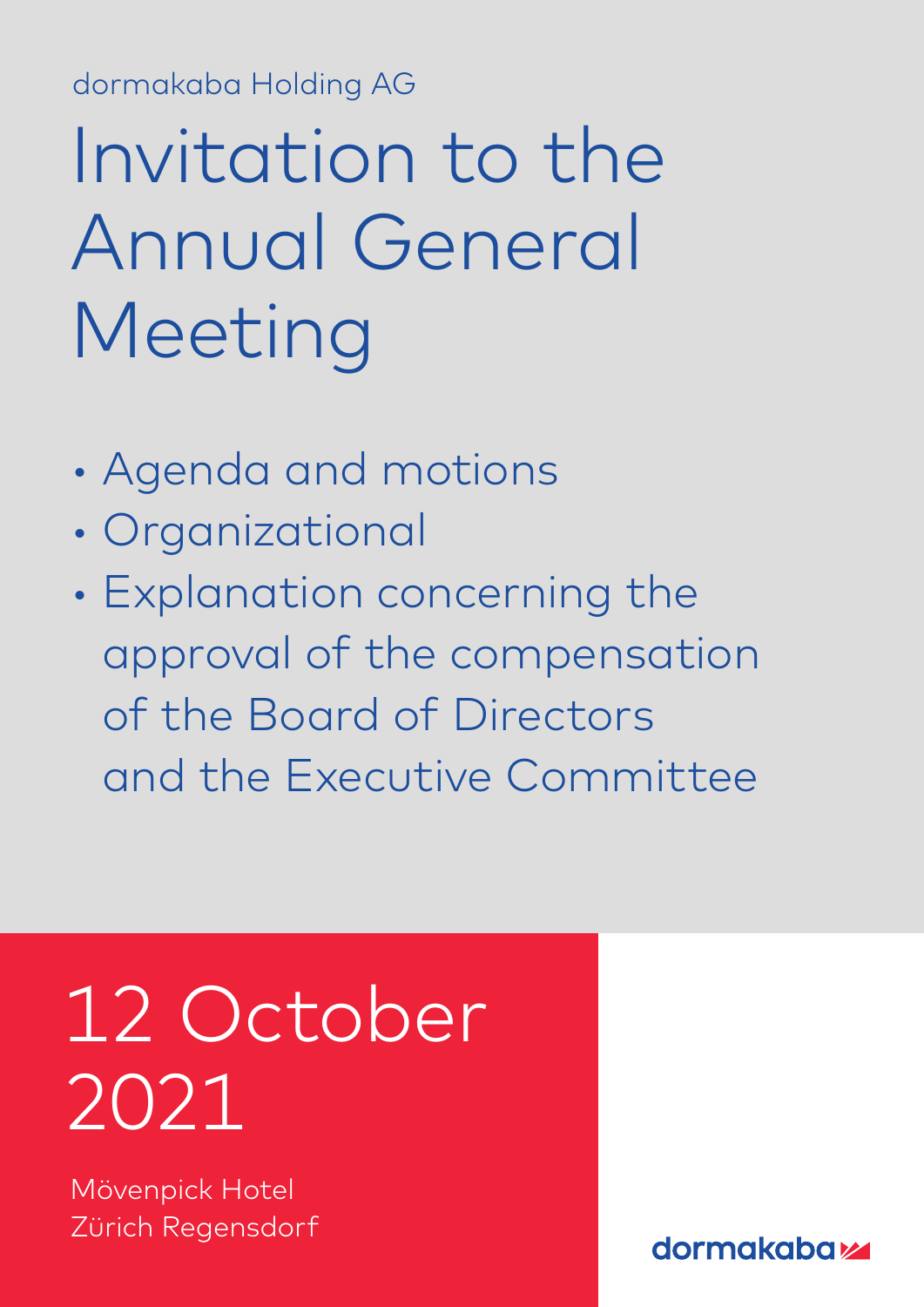# Agenda and motions

#### **1. Reporting on the financial year 2020/21**

**1.1 Approval of the financial statements** (including Group and Holding financial statements) and the **Group Management Report for the financial year 2020/21**

The Board of Directors (BoD) proposes that the financial statements (including Group and Holding financial statements) and the Group Management Report for the financial year 2020/21 be approved after having acknowledged the reports of the statutory auditors.

#### **1.2 Advisory vote on the Compensation Report 2020/21**

The BoD proposes that the Compensation Report 2020/21 be ratified in a nonbinding advisory vote.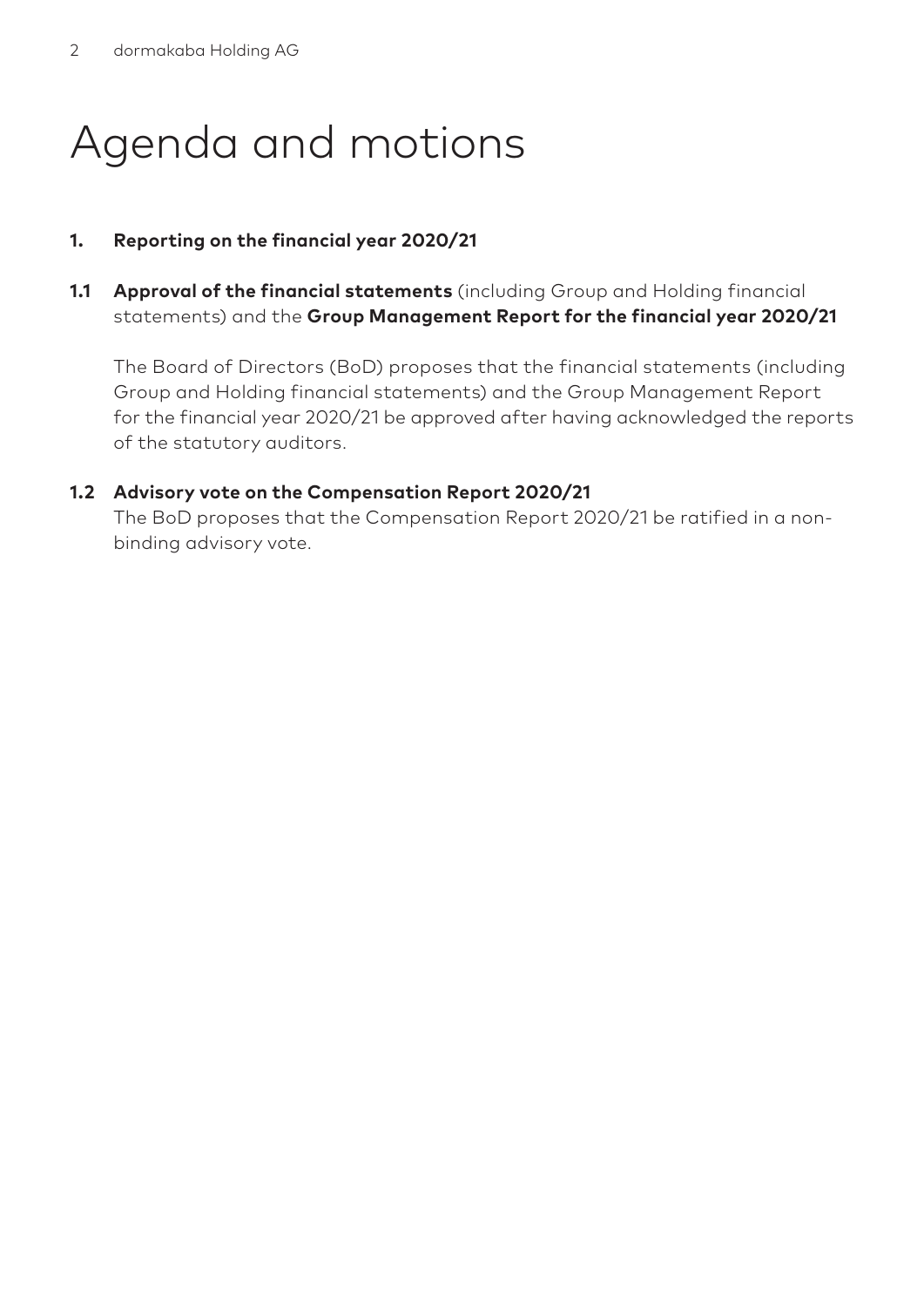**CHF** million

#### **2. Appropriation of retained earnings of dormakaba Holding AG**

The BoD proposes that the retained earnings at the Annual General Meeting's (AGM) disposal, i.e.

|                                                                | CHF million |
|----------------------------------------------------------------|-------------|
| Net profit for the period                                      | 44.2        |
| Allocation from reserves for treasury shares                   | 8.4         |
| Statutory retained earnings carried forward from previous year | 455.6       |
| Unappropriated retained earnings at the end of the period      | 508.2       |
| Allocation from reserves from capital contributions            | 26.3        |
| Total at the AGM's disposal                                    | 534.5       |

be appropriated as follows:

|                                                              | <b>CHF MILLON</b> |
|--------------------------------------------------------------|-------------------|
| Dividend distribution from unappropriated retained earnings* | 26.3              |
| Distribution from reserves from capital contributions*       | 26.3              |
| Statutory retained earnings to be carried forward            | 4819              |
| Total at the AGM's disposal                                  | 534.5             |

\* Calculated based on the number of shares as at 30 June 2021. The total amount of the distribution depends on the number of shares entitled to dividend as at 13 October 2021. Treasury shares are not entitled to dividend payout.

The BoD proposes to the AGM a distribution of total CHF 12.50 per share, in the form of an equal distribution from unappropriated retained earnings and reserves from capital contribution. As last year, the distribution from the reserves from capital contribution is free of the Swiss withholding tax of 35%. Shares of dormakaba Holding AG purchased until 13 October 2021 will entitle to distribution. As of 14 October 2021, the shares will be traded ex-dividend. Subject to the approval of the proposal by the AGM, the payment of the distribution will be settled as from 18 October 2021.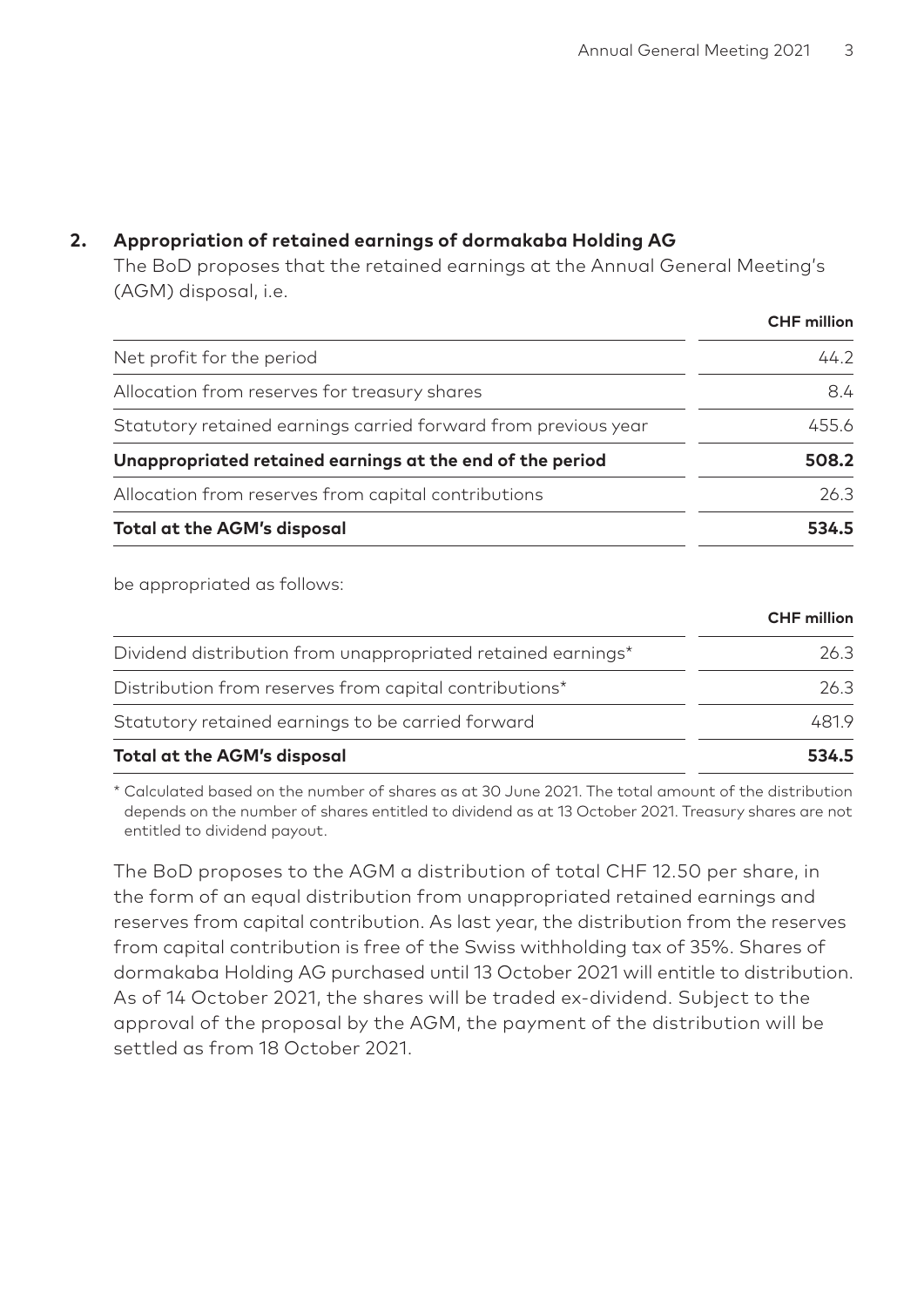**3. Discharge of the Board of Directors and of the Executive Committee** The BoD proposes that discharge be granted to the members of the BoD and of the Executive Committee (EC) for the financial year 2020/21.

#### **4. Elections to the BoD**

The BoD proposes the new or re-election of the following members of the BoD for a term of one year each (by way of separate election). CVs are found under www.dk.world/BoD.

- **4.1 Re-election of Riet Cadonau** as member and Chair of the BoD in the same vote
- **4.2 Re-election of Hans Hess** as a member
- **4.3 Re-election of Jens Birgersson** as a member
- **4.4 Re-election of Stephanie Brecht-Bergen** as a member
- **4.5 Re-election of Daniel Daeniker** as a member
- **4.6 Re-election of Hans Gummert** as a member
- **4.7 Re-election of John Heppner** as a member
- **4.8 Re-election of Christine Mankel** as a member
- **4.9 Re-election of John Y. Liu** as a member

#### **4.10 New election of Thomas Aebischer** as a member

Thomas Aebischer, Swiss citizen, 60 years of age, held over the course of his career various positions as CFO at Holcim/LafargeHolcim in Switzerland, Mexico, and the USA, including Group CFO and member of the Executive Committee. Thereafter and until 2019, he was Executive Vice President and CFO of LyondellBasell Industries, Rotterdam (NL), and Houston (USA). Since 2021 he is the CFO of the biotech start-up RWDC Industries Limited (SG). He has broad financial know-how in a global, industrial, and publicly listed environment. He will be an independent member of the dormakaba BoD. His CV is available under www.dk.world/CV\_TA.

The BoD intends to appoint Hans Hess (in the event of his re-election) as Vice-Chair and Lead Independent Director of the BoD.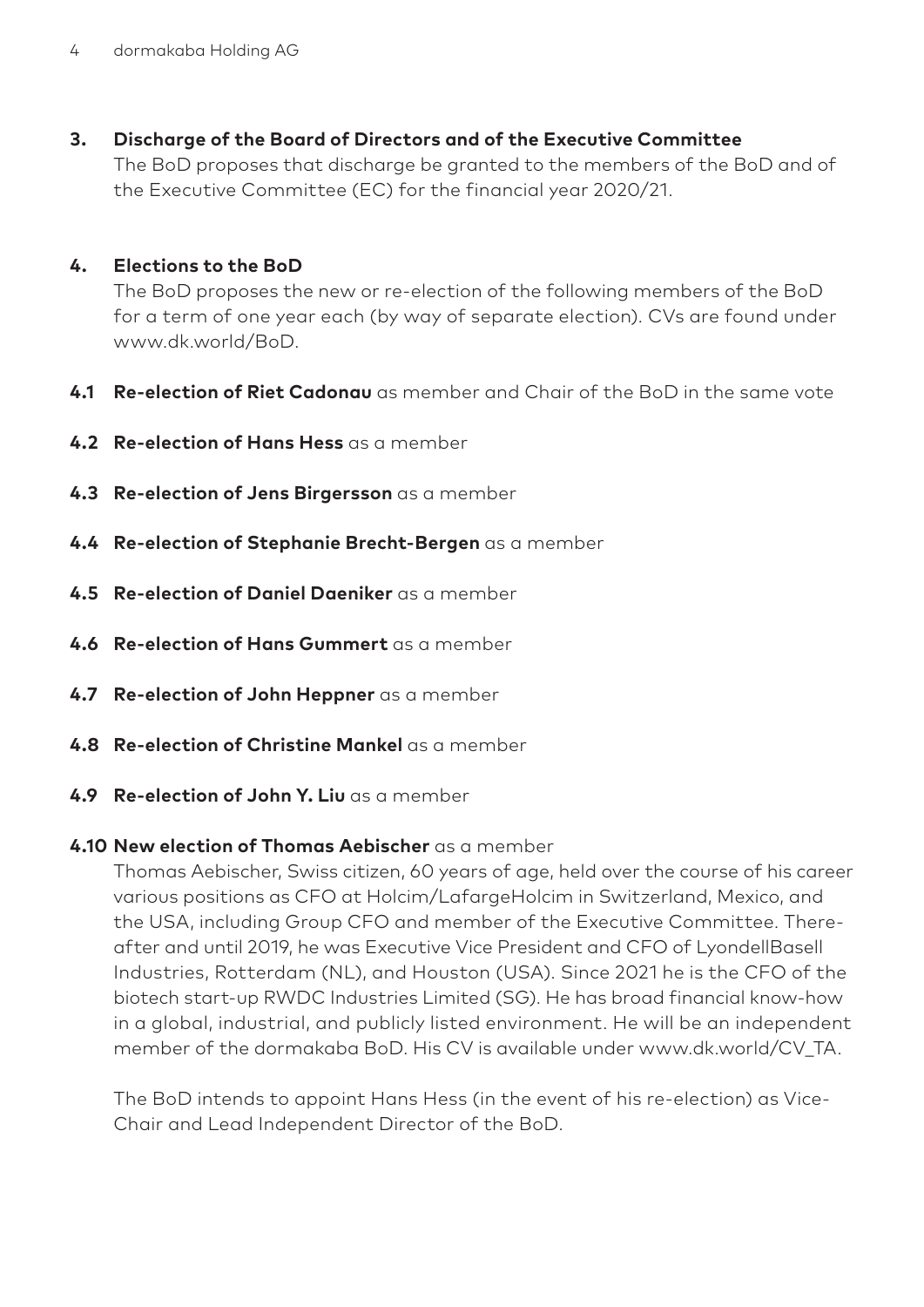#### **5. Elections to the Nomination and Compensation Committee**

The BoD proposes the re-election of the following members of the Nomination and Compensation Committee for a term of one year each (by way of separate election):

- **5.1 Re-election of Hans Hess** as a member
- **5.2 Re-election of Stephanie Brecht-Bergen** as a member
- **5.3 Re-election of John Heppner** as a member

The BoD intends to appoint Hans Hess (in the event of his re-election) as Chair of the Nomination and Compensation Committee.

**6. Appointment of PricewaterhouseCoopers AG as statutory auditors**

The BoD proposes the re-election of PricewaterhouseCoopers AG, Zurich, as statutory auditors for a term of one year.

**7. Appointment of Law Office Keller Partnership as independent proxy**

The BoD proposes the re-election of the Law Office Keller Partnership, Zurich, as independent proxy for a term of one year.

#### **8. Approval of the compensation of the BoD and the EC**

#### **8.1 Approval of the compensation of the BoD**

The BoD requests the approval of a maximum total compensation amount for the BoD of CHF 3,200,000 for the period from the AGM 2021 until the AGM 2022.

### **8.2 Approval of the compensation of the EC**

For the financial year 2022/23 the BoD requests the approval of a maximum aggregate amount of CHF 5,300,000 for the fixed basic compensation of the EC and of CHF 11,700,000 for the variable compensation of the EC, which makes a maximum total compensation amount of CHF 17,000,000 for the financial year 2022/23.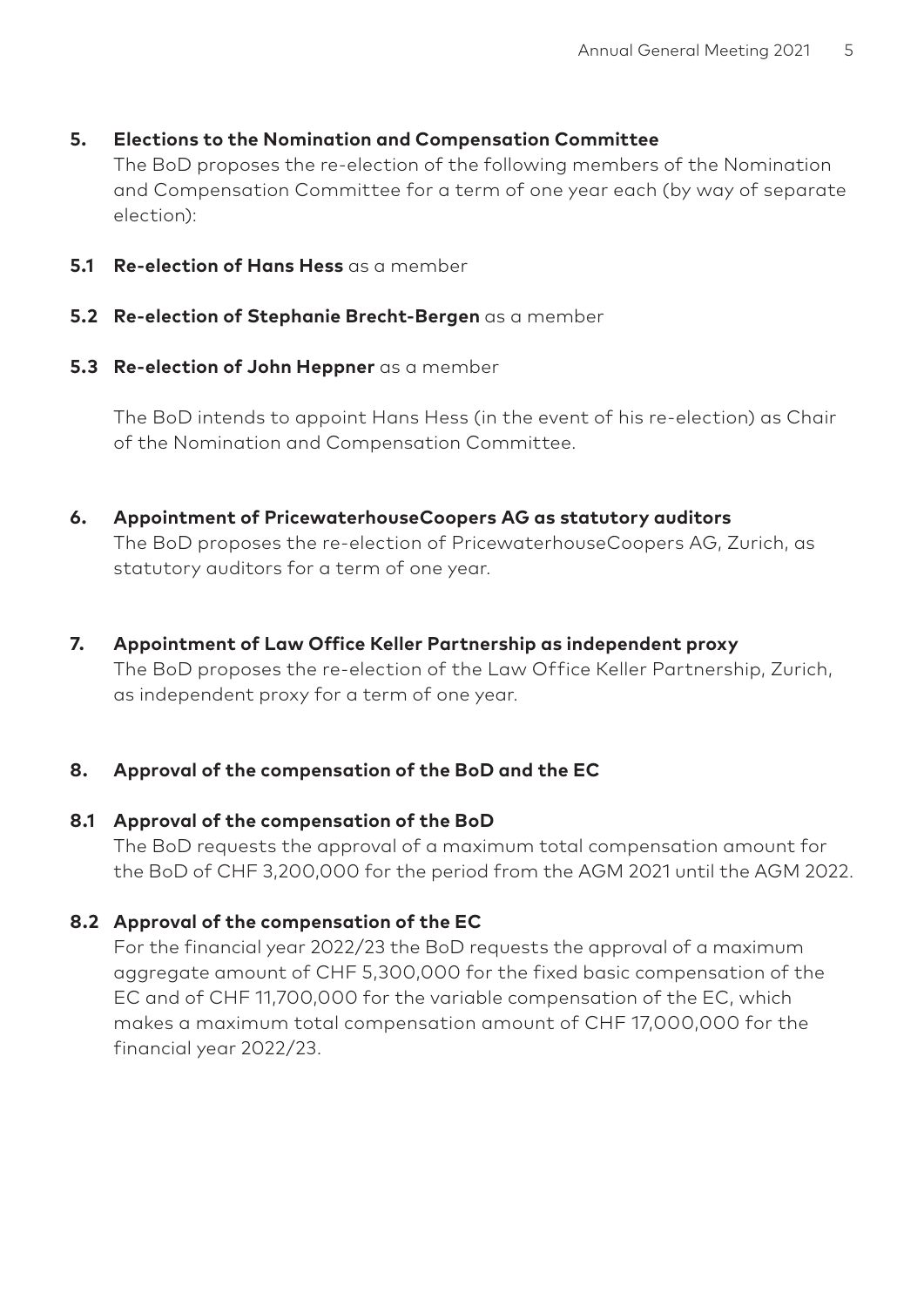#### **9. Renewal of Authorized Share Capital**

(Amendment to Articles of Incorporation)

At the AGM held on 22 October 2019, the shareholders created an authorized capital and entitled the BoD of dormakaba Holding AG to increase the share capital up to a maximum amount of CHF 42,000, consisting of 420,000 registered shares with a nominal value of CHF 0.10 each. This entitlement expires on 22 October 2021. The BoD now requests to renew the authorized capital and to empower the BoD to increase the share capital until 12 October 2023 up to a maximum amount of CHF 42,000, consisting of 420,000 registered shares with a nominal value of CHF 0.10 each. In addition, the total of new registered shares to be issued from authorized and conditional share capital, where the subscription or advance subscription rights were restricted or excluded, shall be limited to 420,000 new registered shares (i.e. to less than 10% of the currently issued share capital).

**Current wording of the Articles of Incorporation Proposed wording of the Articles of Incorporation (changes in bold)** § 3c – Authorized Share Capital 1. The Board of Directors shall be entitled to increase the share capital until October 22, 2021 up to a maximum amount of CHF 42,000 by issuing 420,000 registered shares at most with a par value of CHF 0.10 each that shall be fully paid in. Increases in partial amounts shall also be authorized. [2.– 4. unchanged] § 3c – Authorized Share Capital 1. The Board of Directors shall be entitled to increase the share capital until **October 12, 2023** up to a maximum amount of CHF 42,000 by issuing 420,000 registered shares at most with a par value of CHF 0.10 each that shall be fully paid in. Increases in partial amounts shall also be authorized. [2.– 4. unchanged] **§ 3d – Exclusion of Subscription or Advance Subscription Rights Until October 12, 2023, the total of new registered shares issued from (i) conditional share capital pursuant to §§ 3a and 3b of the Articles of Incorporation where the subscription or advance subscription rights were restricted or excluded, and (ii) authorized share capital pursuant to § 3c of the Articles of Incorporation where the subscription rights were restricted or excluded, may not exceed 420,000 new** 

**registered shares.**

Accordingly, the BoD requests to amend the Articles of Incorporation as follows: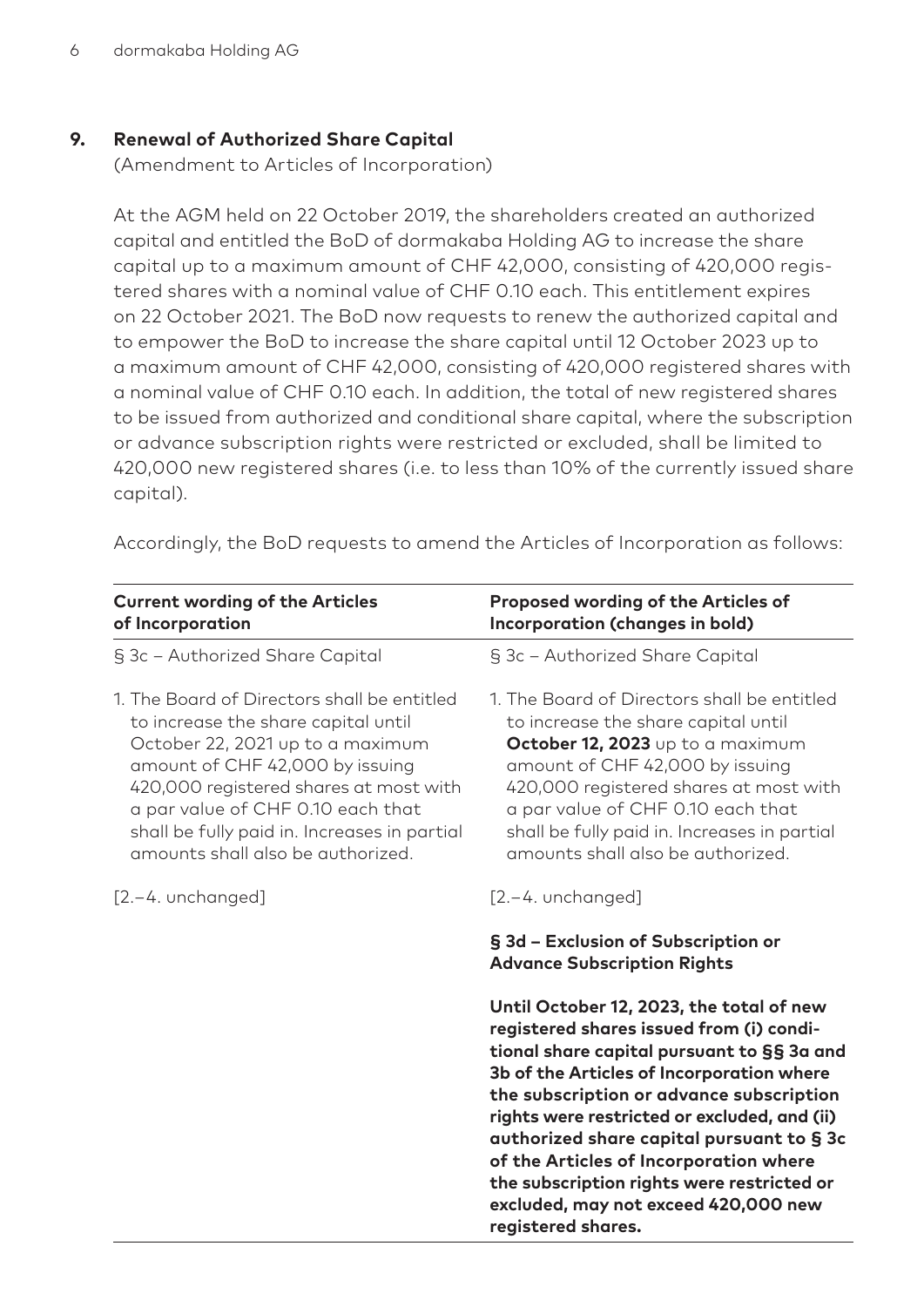# Organizational

#### **Documentation**

The Annual Report 2020/21, which contains

- Group Management Report 2020/21
- Financial statements 2020/21 (including Group and Holding financial statements)
- Corporate Governance Report 2020/21
- Compensation Report 2020/21

as well as the original reports of the statutory auditors, are available for review by shareholders at the company's headquarters at Hofwisenstrasse 24, 8153 Rümlang, Switzerland.

The documentation is also published online at www.report.dormakaba.com.

#### **Provisions on the exercise of voting rights**

Only shareholders entered in the share register with voting rights by 4 October 2021 will be entitled to vote. They will receive the invitation to the Annual General Meeting (AGM) together with the motions of the BoD. **No entries will be made in the share register from 5 to 12 October 2021.** Shareholders who sell their registered shares prior to the AGM are not entitled to vote.

#### **Proxy**

Shareholders cannot attend the AGM 2021 in person but may only be represented by the **independent proxy,** Law Office Keller Partnership, Alfred-Escher-Strasse 11, 8002 Zurich, Switzerland.

#### **Electronic proxies and instructions to the independent proxy**

Shareholders may register themselves online to grant power of attorney and issue voting instructions to the independent proxy electronically until the close of the online voting period on 8 October 2021 at 3.00 pm CEST.

Information on how to access the online voting platform is included on the reply form. Contact information for technical support is available on the homepage of the platform.

#### **Schedule of the AGM**

4.00 pm Beginning of the AGM

Rümlang, 30 August 2021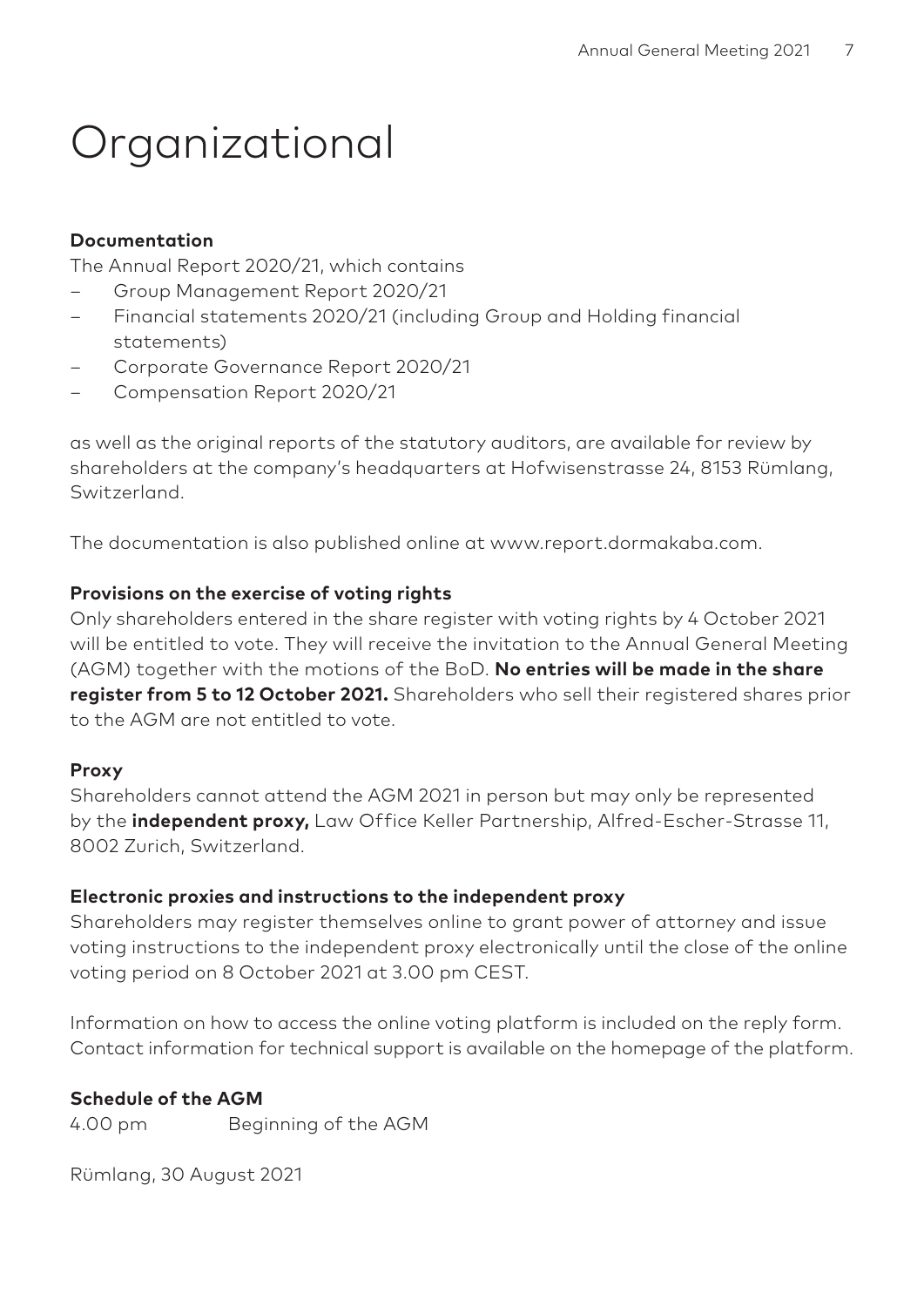# Explanation concerning the approval of the compensation of the Board of Directors and the Executive Committee

# Agenda item 8

### **Preface**

In line with the Ordinance Against Excessive Compensation in Listed Stock Companies (VegüV), the Board of Directors (BoD) will submit the maximum total compensation amounts of the BoD and the Executive Committee (EC) to shareholders' vote at this year's Annual General Meeting (AGM).

The approval of the maximum total compensation amount of the BoD applies to the compensation period from the AGM 2021 until the AGM 2022 (agenda item 8.1).

The approval of the maximum total compensation amount of the EC applies to the financial year 2022/23 and includes fixed and variable compensation elements (agenda item 8.2).

This document provides shareholders of dormakaba Holding AG with background information on the requested maximum amounts of compensation of the BoD and the EC.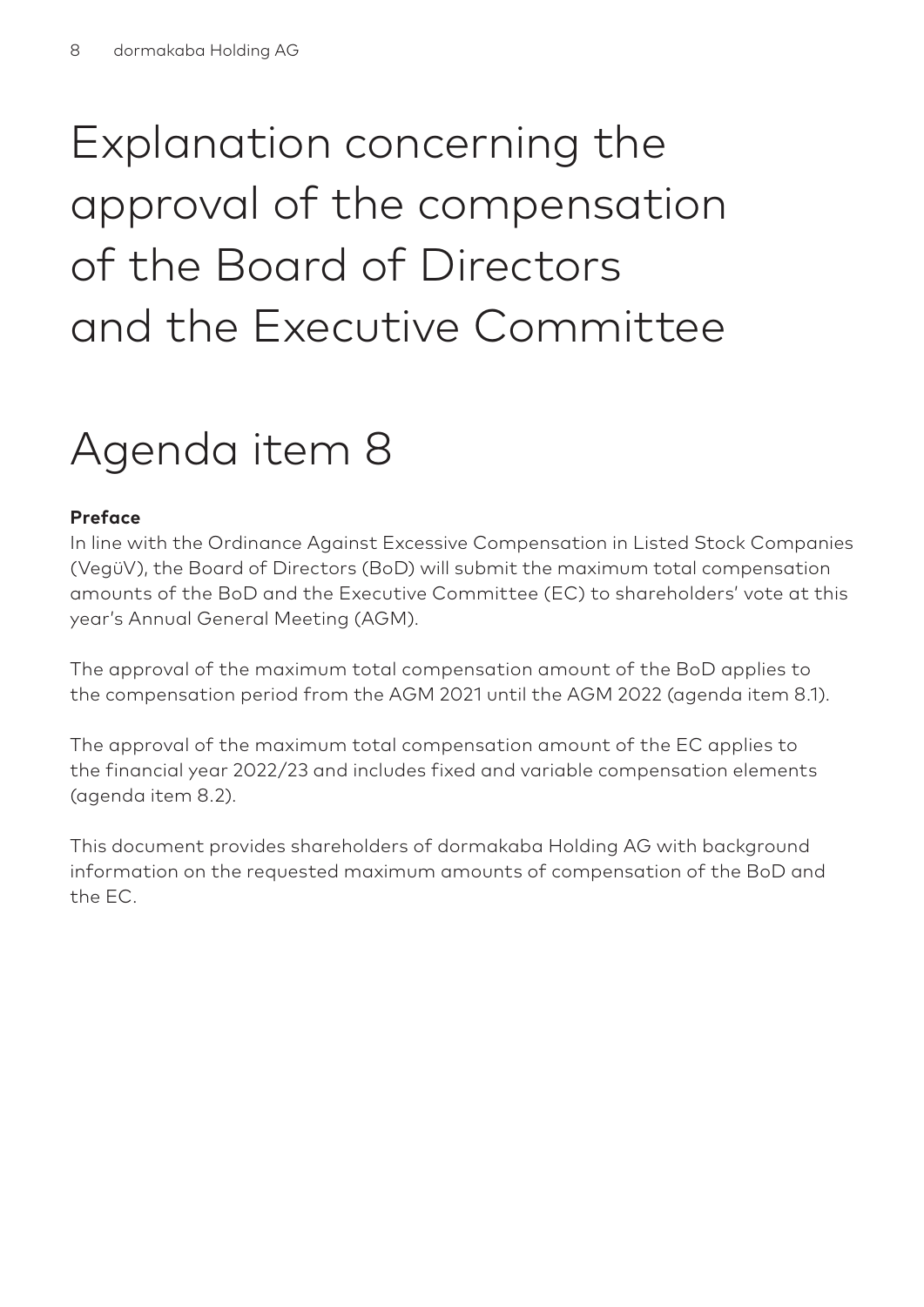Further information about the compensation system and about the compensation awarded for the financial year 2020/21 can be found in the Compensation Report 2020/21. Shareholders will have the opportunity to express their opinion on the Compensation Report in a non-binding retrospective vote as part of the AGM 2021.

The graphic below illustrates the structure of the shareholders' votes on compensation at the AGM 2021.



### **Agenda item 8.1 – Approval of the compensation of the BoD**

#### **Request of the BoD**

The BoD requests the approval of a maximum total compensation amount for the BoD of CHF 3,200,000 for the period from the AGM 2021 until the AGM 2022.

The proposal assumes that all proposed BoD members (ten members) will be elected by the AGM 2021 (previous compensation period from AGM 2020 until AGM 2021: ten members).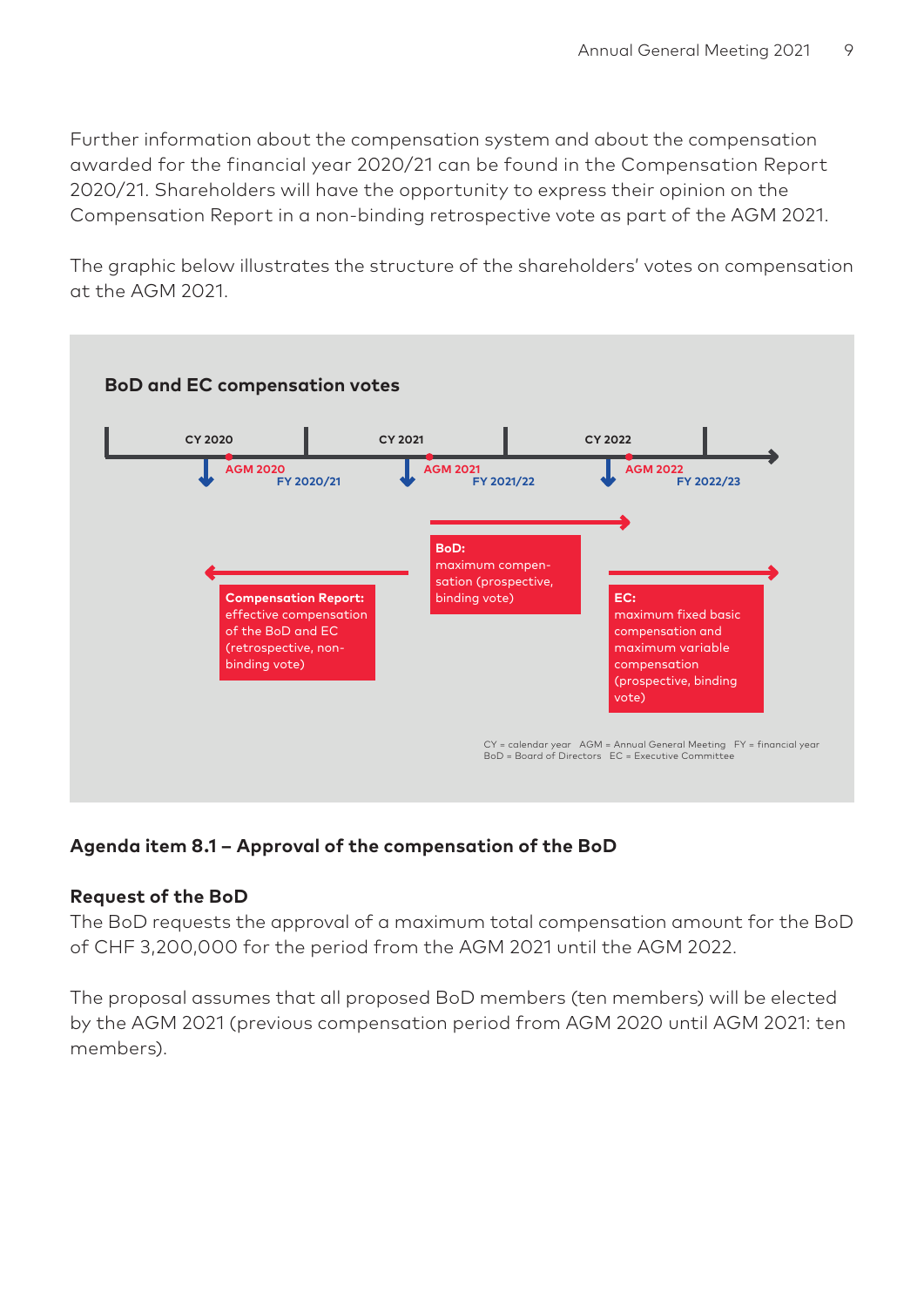#### **Explanation of the fundamentals of compensation for the BoD**

To reinforce their independence, BoD members receive only fixed compensation. They receive no variable or performance-based compensation, no stock options and no additional fees for attending BoD or committee meetings. The amount of compensation is determined annually by the BoD based on the recommendation of the Nomination and Compensation Committee according to the function, time, and effort spent by the individual members to fulfill their tasks on the BoD and its committees.

According to the current compensation directive, each BoD member receives an annual cash compensation for the work on the BoD and on its committees. Additional fees may be paid for performing additional special tasks assigned by the BoD. A portion of the cash compensation can be allocated individually in form of restricted shares of dormakaba Holding AG if the respective BoD member so decides. In addition, the BoD members receive an allocation of restricted shares based on a fixed monetary amount. The fixed monetary amount is converted into a number of shares on the basis of the average closing share price during the five last trading days of the month preceding the payment of the compensation. All allocated shares are subject to a three-year blocking period.

The amount of compensation of each function of the BoD is determined periodically considering the market compensation trends and comparisons with other Swiss listed industrial companies. The last benchmarking analysis was conducted in financial year 2017/18 based on the following peer companies: Autoneum, Bucher Industries, EMS Chemie, Geberit, Georg Fischer, Landis+Gyr, Logitech, Lonza, OC Oerlikon, Sonova, and Sulzer. The results of the analysis showed that the overall compensation of the BoD was slightly below market benchmark. In view of the evolving requirements on the BoD members' role and considering that the compensation level of the BoD remained unchanged since 2014 despite being below benchmark, they were increased at the AGM 2019. Aside from the changes described below related to the non-executive BoD Chair function and the new Nomination and Compensation Committee constitution, no changes were made to the BoD compensation levels since the AGM 2019.

Until 31 March 2021, the BoD Chair did not receive any compensation for his function on the BoD during his dual role as BoD Chair and CEO. Effective 1 April 2021, the BoD Chair stepped down from his dual role and handed over the CEO role to his successor. At this date, the compensation for his CEO role was discontinued and replaced by a compensation for the non-executive BoD Chair role, which consists of an annual fee of CHF 680,000, of which CHF 360,000 is paid in cash and CHF 320,000 in restricted shares (following a similar ratio between cash and share compensation as for the other BoD members). In line with legal requirements, he is insured in the company's pension fund. Both the employee and employer portions of the annual contributions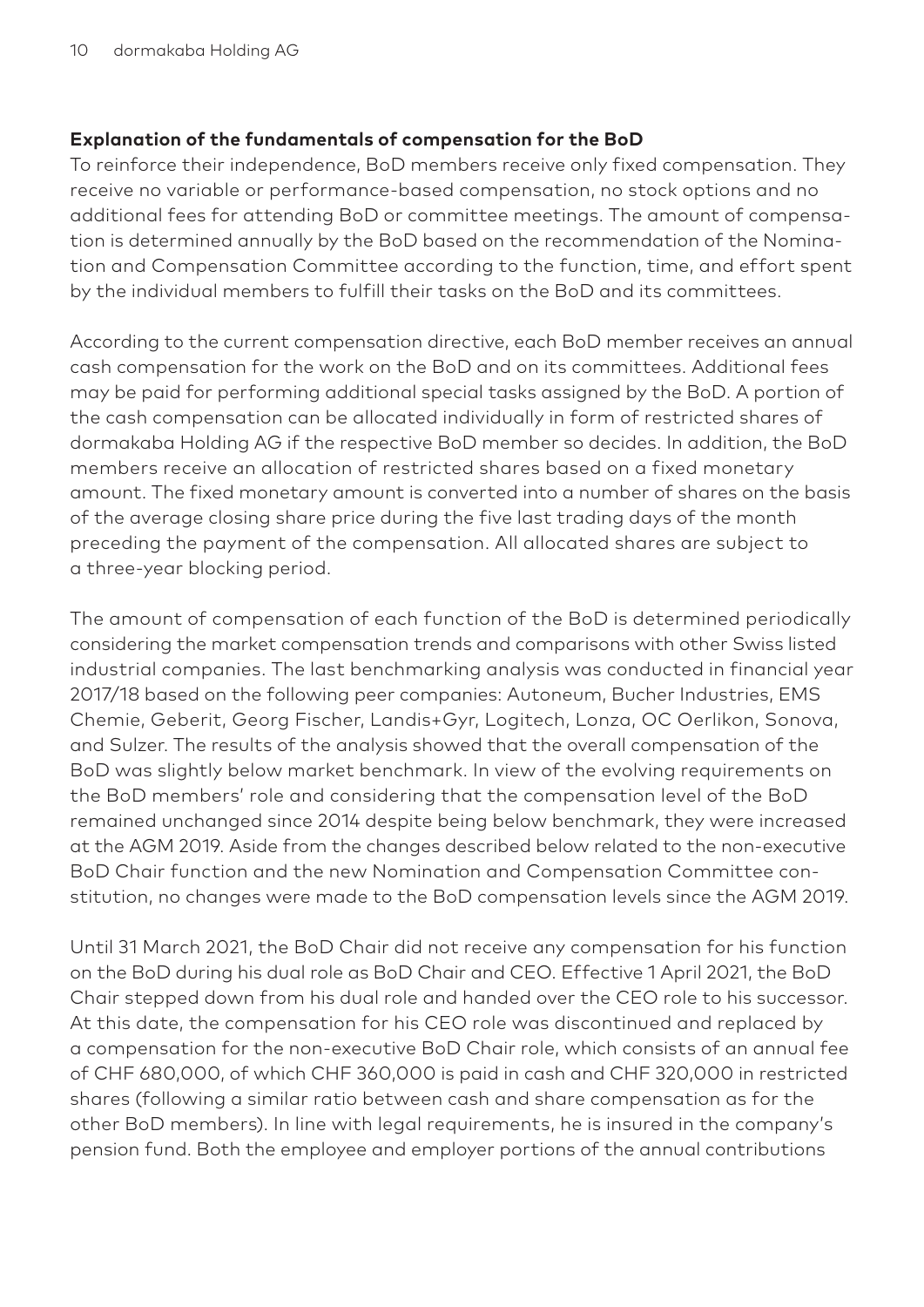are borne by the BoD Chair himself, therefore no pension cost is paid by the company. The annual fee for the BoD Chair role was determined based on the expected time and effort required to effectively perform this role and with consideration of remuneration levels of defined benchmark companies. The BoD Chair is not eligible to receive any additional committee fees.

For the term of office from the AGM 2020 until the AGM 2021, the BoD compensation system was modified to accommodate the formation of the Nomination and Compensation Committee. The Committee Chair fee for the new Nomination and Compensation Committee amounts to CHF 60,000 and the membership fee to CHF 20,000. This structure was determined based on the expected level of time and effort required to effectively run the committee and to be consistent with the existing structure for the Audit Committee. Upon implementation of the Nomination and Compensation Committee, the individual Compensation respectively Nomination Committees and their corresponding fee structures were discontinued.

The resulting compensation model of the BoD is summarized in the table below.

| <b>Basic compensation</b>                            |                      | <b>Additional compensation</b> |                               |                    |                     |
|------------------------------------------------------|----------------------|--------------------------------|-------------------------------|--------------------|---------------------|
| in CHF                                               | <b>BoD</b><br>Chair* | <b>BoD</b><br>member           | in CHF                        | Committee<br>Chair | Committee<br>member |
| in cash                                              | 360,000              | 100,000                        | Audit Committee               | 60,000             | 20,000              |
| in restricted shares                                 | 320,000              | 90.000                         | Nomination                    | 60.000             | 20,000              |
| Total                                                | 680,000              | 190,000                        | and Compensation<br>Committee |                    |                     |
| * The BoD Chair did not receive any compensation for |                      |                                | Lead Independent Director     |                    | 30.000              |

\* The BoD Chair did not receive any compensation for his function when he acted in a dual role as BoD Chair and CEO (until 31 March 2021).

The requested maximum total compensation of CHF 3,200,000 includes the following elements:

- CHF 1,820,000 for cash compensation. This includes compensation for the work in the committees and for special tasks,
- CHF 1,130,000 for compensation in restricted shares,
- CHF 149,000 for estimated social security contributions,
- as in previous years, a reserve of 3% of the total amount to compensate for any unforeseeable circumstances.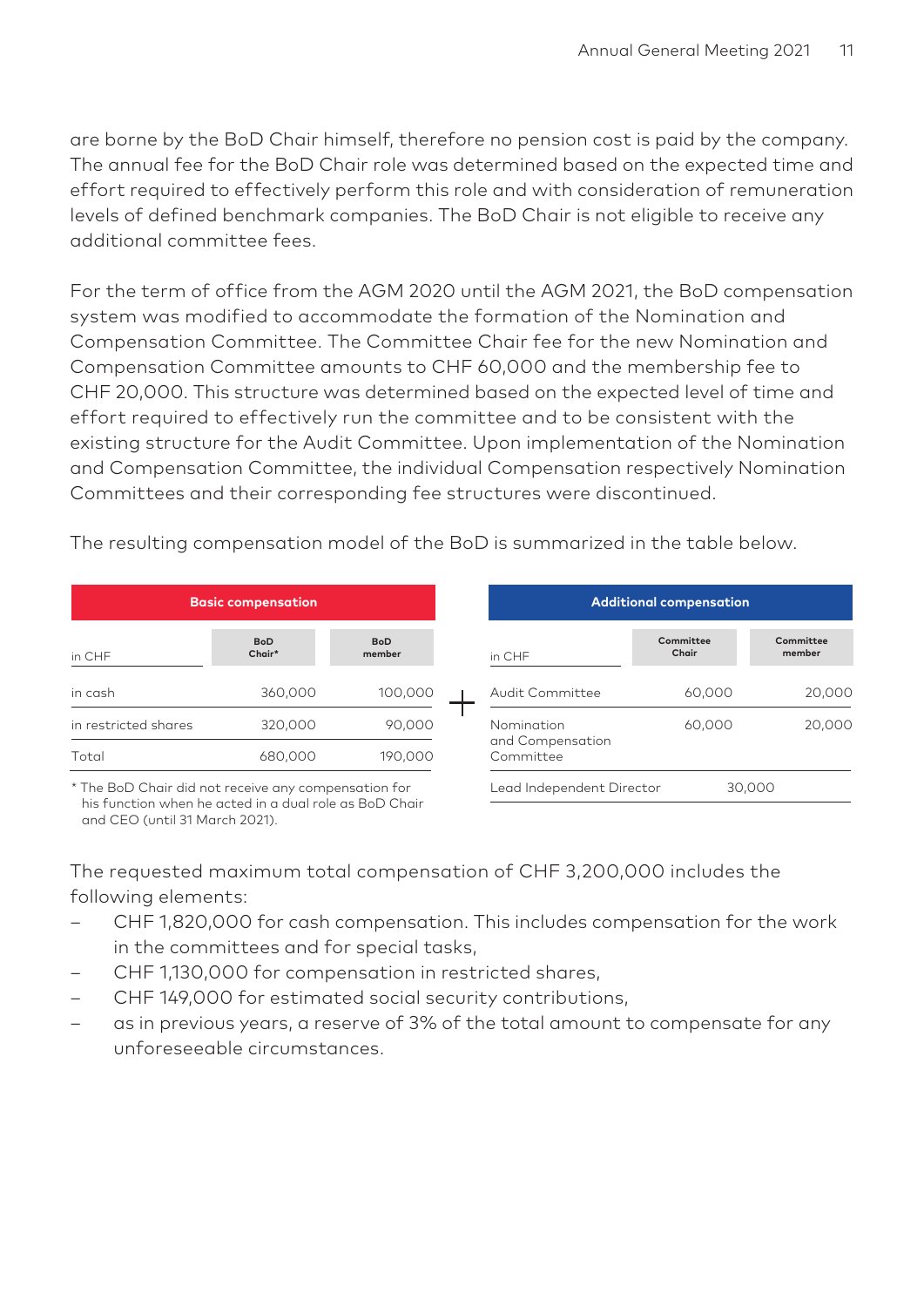The requested amount of CHF 3,200,000 is higher than the maximum total compensation amount approved by the shareholders for the previous compensation period from the AGM 2020 until the AGM 2021 by CHF 260,000. This is due to the addition of the BoD Chair fee for the entire AGM period.

The calculation of the total compensation for BoD members considers the compensation of the company and that of any of its Group companies. The approved compensation can therefore be paid by the company or any of its Group companies.

## **Agenda item 8.2 – Approval of the compensation of the EC**

## **Request of the BoD**

The BoD requests the approval of a maximum aggregate amount of CHF 5,300,000 for the fixed basic compensation of the EC and of CHF 11,700,000 for the variable compensation of the EC, which makes a maximum total compensation amount of CHF 17,000,000 for financial year 2022/23.

The proposal of the BoD has been calculated based on the current EC composition.

## **Explanation of the fundamentals of compensation for the EC**

The following guiding principles apply in determining the compensation of the individual members of the EC:

- The annual base salary is set by reference to the market median in the relevant national or regional market (benchmarks based on data of Korn Ferry Hay Group as an independent external consultant).
- The variable compensation (short- and long-term) amounts to at least 50% of the total direct compensation.
- The portion of compensation delivered in shares (long-term variable compensation) shall be increased in coming years to up to 30% of total direct compensation.
- The total direct compensation shall stay within a range of –20% to +35% of the market median.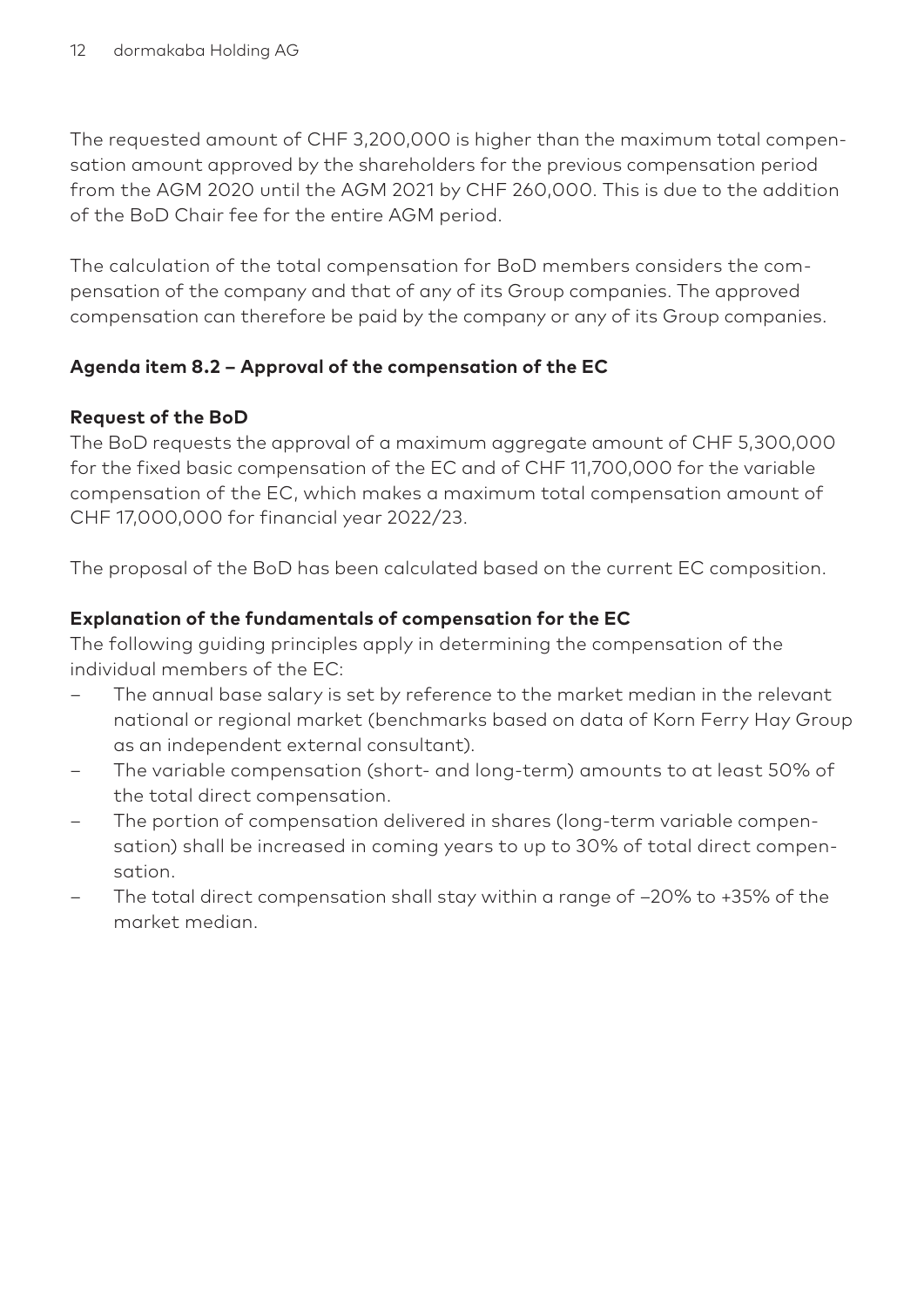The compensation amounts proposed and submitted to vote have been calculated based on the following assumptions:

- The annual base salary of selected EC members may be adjusted to reflect competitive market practice.
- The short-term variable compensation amounts to a maximum of 150% of the annual base salary. It is further assumed that the basis for short-term incentives (comparison of effective annual financial results to those of the preceding year) will remain unchanged. The maximum possible amount has been requested for approval.
- The maximum grant value, granted in the form of performance share units (conditional right to a certain number of shares at the end of the vesting period) under the long-term incentive plan, may be adjusted for selected EC members to reflect competitive market practice. The vesting of the performance share units will depend on the consolidated earnings per share growth and on the relative total shareholder return compared to companies of a defined peer group over a three-year performance period.
- Assuming a linear development of the employer contributions to social insurance and pension plan in relation to the fixed and variable compensation elements.
- Inclusion of a reserve of 10% in each of the compensation elements to cover any unforeseeable circumstances such as currency fluctuations and share price development (which impacts the value of employer contributions to social insurance on vested shares).

| <b>Financial year/CHF</b>                                      | 2020/21<br>maximum<br>approved | 2020/21<br>effective | 2021/22<br>maximum<br>approved | <b>Request for</b><br><b>EC</b> compensation<br>2022/23<br>(maximum) |
|----------------------------------------------------------------|--------------------------------|----------------------|--------------------------------|----------------------------------------------------------------------|
| Fixed basic<br>compensation                                    | 5,600,000                      | 4,445,619            | 5,200,000                      | 5,300,000                                                            |
| Variable<br>compensation                                       | 12,400,000                     | 7,955,877            | 11,300,000                     | 11,700,000                                                           |
| Total                                                          | 18,000,000                     | 13,652,662*          | 16,500,000                     | 17,000,000                                                           |
| <b>Total requested compensation</b><br>(including 10% reserve) |                                |                      |                                | 17,000,000                                                           |

The table below illustrates the development of the compensation of the EC:

\* Includes the replacement award for the new CEO in the amount of CHF 1,251,166.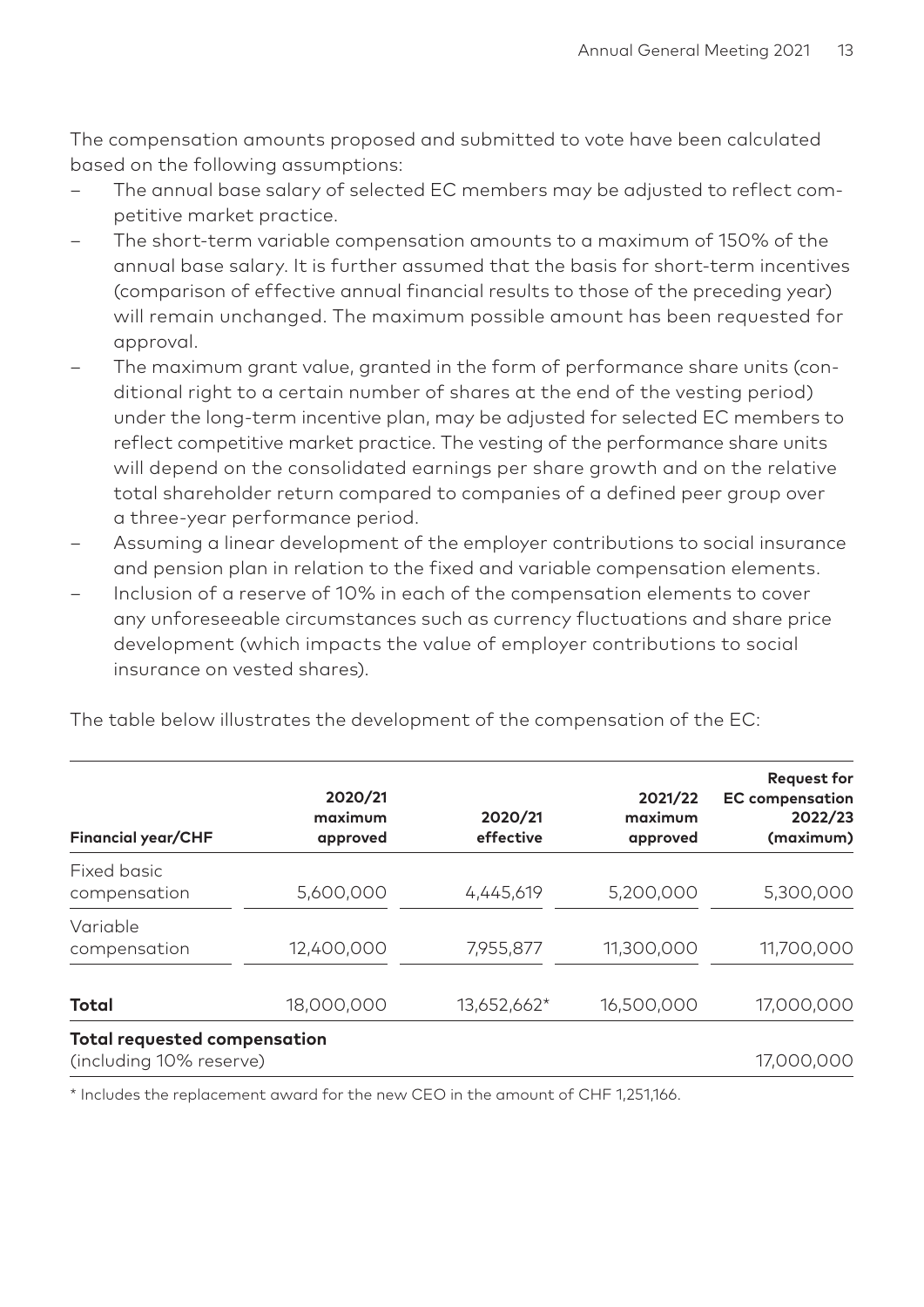On this basis, the following is proposed by the BoD for the EC:

- Maximum aggregate fixed compensation including social insurance and pension contributions as well as other benefits of CHF 5,300,000.
- Maximum aggregate variable compensation including social insurance and pension plan contributions of CHF 11,700,000. This includes CHF 6,300,000 for the maximum payout under the short-term incentive, CHF 3,700,000 for the maximum grant value under the long-term incentive and CHF 1,700,000 for social insurance and pension contributions. The long-term incentive grant will consist of performance share units only.
- Total requested aggregate compensation amount of CHF 17,000,000. Compared with the maximum compensation for the financial year 2021/22, the amount is higher due to the possible compensation adjustments for selected EC members to reflect competitive market practice.

The calculation of the total compensation amount for EC members considers any compensation of the company and that of any of its Group companies. The approved compensation can therefore be paid by the company or any of its Group companies.

dormakaba Holding AG – the Board of Directors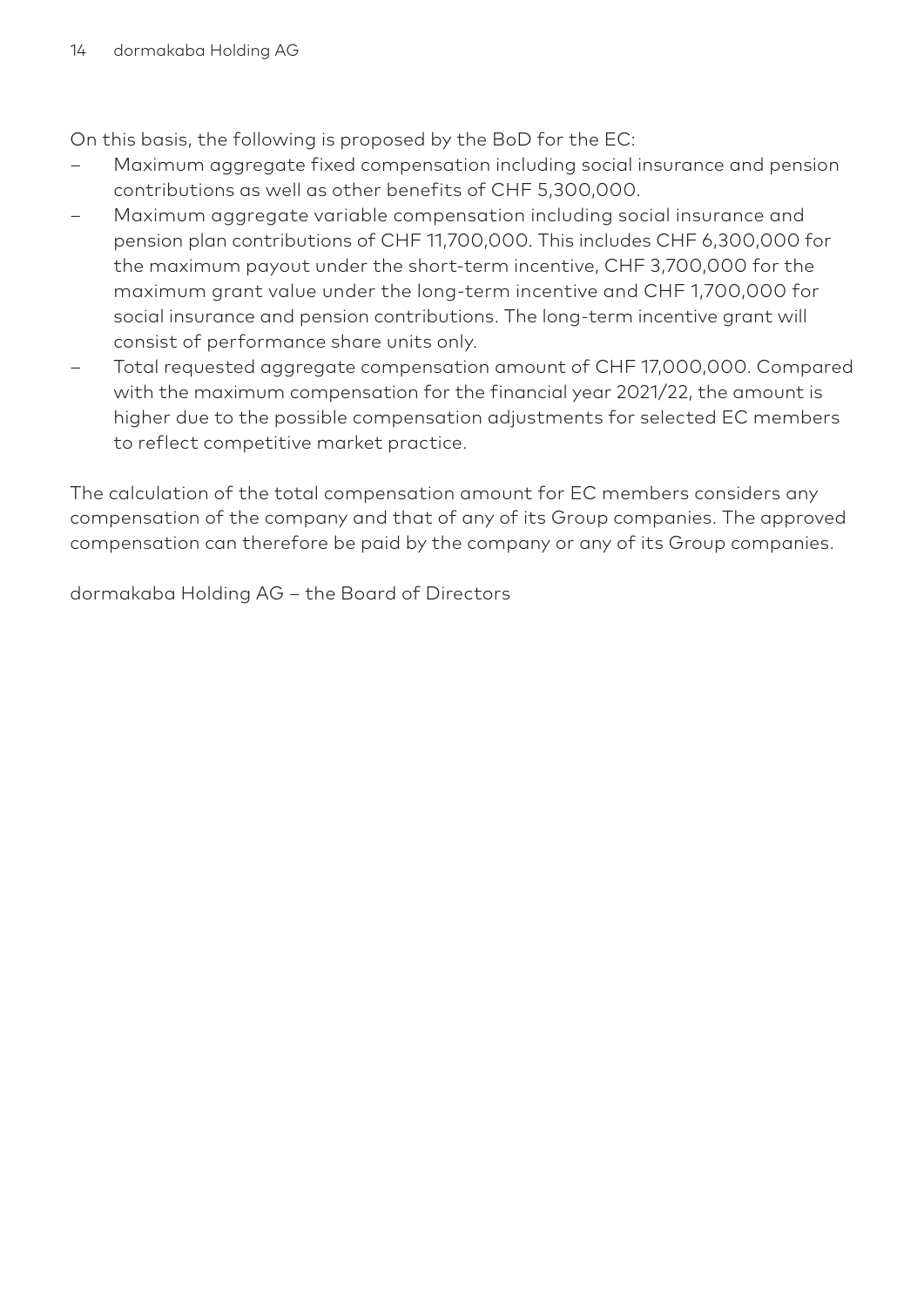**Editor** dormakaba Holding AG Hofwisenstrasse 24, 8153 Rümlang, Switzerland Tel. +41 44 818 90 11 www.dormakabagroup.com

**Copyrights** © dormakaba Holding AG, 2021 **Communications design and production** NeidhartSchön, Zurich **Print** Neidhart + Schön Print AG, Zurich